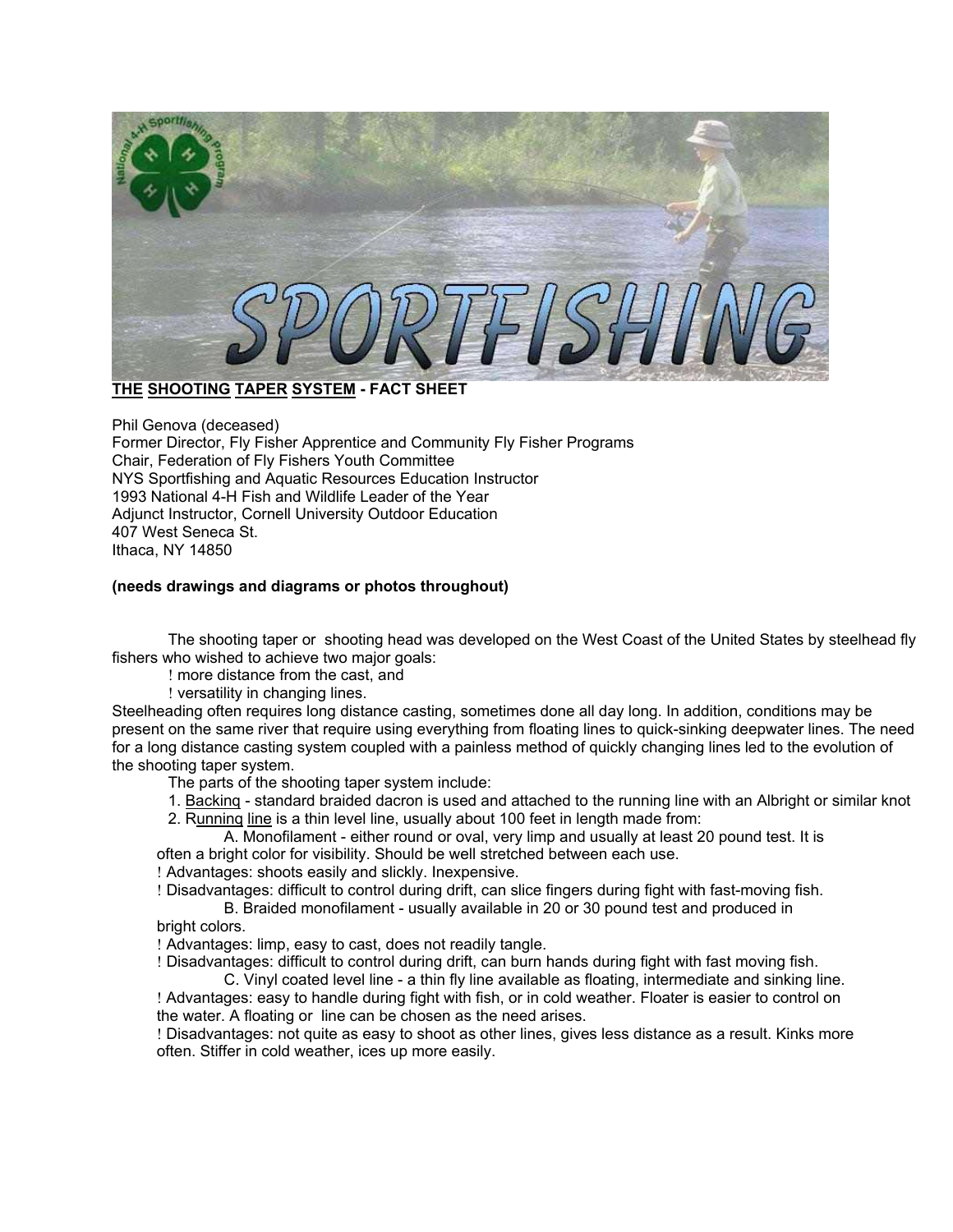3. Shooting Taper or Head - a short, single tapered piece of fly line matched to the weight and action of the fly rod. A standard "head" is usually between 28 and 35 feet in length. It can be floating, intermediate, full sink or even lead core. Heads usually have a small loop on either end to make changing them easier.

## The Loop to Loop connection system

One of the advantages of the shooting taper is the ease with which lines can be changed to match changing conditions. Instead of buying and carrying the extra spools of line required by conventional fly fishing systems, the shooting taper allows the angler to carry a series of shooting heads, using one reel and spool and the same backing and running line for each head. By using the loop to loop connection system changing heads is a simple matter.

The loop to loop system requires loops to be tied or constructed at the end of the running line and shooting head. There are five methods of constructing loops:

A. Braided mono loop B can be purchased already made or built from pieces of braided running line. Simply run end line back through itself (using a bobbin threader, heany needle or similar). Run fly line into double braid and secure with several wraps of nylon thread and glue (Pliobond).

B. Whipped fly line loop B fold end of fly line back onto itself and wind tightly with nylon thread, similar to wrapping a rod guide or whip finishing the working end of a rope. Coat windings with Pliobond.

C. Core loop - soak six or eight inches of fly line in acetone to remove vinyl coating. End of dacron core is then frayed and pulled back through itself (using bobbin threader or similar) to form loop. Coat with Pliobond.

D. Commercial braided leader loop, such as those made by Cortland. These are pre-made loops inserted on the end of the fly line, and then heat shrunk into place.

E. Tying loops in lines with knots, such as the figure 8, Albright loop, etc.. These are usually done in a pinch, since the knots do not travel smoothly through the rod guides and sometimes even hang up, thereby reducing line speed, increasing frustration and possibly losing fish. With loops securely in place, heads can be changed quickly and efficiently using a loop to loop connection. This connection is accomplished by using a girth hitch. Simply thread the loop of the line being attached through the loop on the reel, and then thread the other end of the line being attached through its own loop, pulling tight to snug connection. If attaching a fly line to a monofilament running line, tie the mono directly to the fly line loop with a clinch knot.

## CREATING A SHOOTING TAPER SYSTEM

First, choose a backing and running line based on personal preference. (see discussion above) Full shooting taper systems and individual shooting tapers can be purchased pre-made from all major fly line manufacturers. Look for the SH or ST designation on the fly line packaging. Or, many anglers prefer tinkering with shooting tapers and making their own. Heads can be built from full lines by chopping a double taper in the middle of the line (making two heads) or cutting off the tapered section of a weight forward line. Lead-core heads (used for fast-sinking situations) can be built using sections of lead-core trolling line or other available coated lead lines. Cut the heads long and try them out, trimming them back until the preferred length is achieved. Loops can then be put on the lines.

Personal shooting taper systems are created based on the type of fishing done and the need for various types of fly lines. For example, a steelheader who typically encounters lots of different conditions will want to have a full array of shooting heads, from floating lines through intermediates, floating/sinking lines with varying lengths of sink tips, and sinking lines with sinking rates ranging from slow to fast. This could mean as many as nine or ten shooting heads! Couple this with a shooting head system for two or three different rod weights, and things can get confusing.

 Mark the heads with a permanent marker indicating line weight. One method uses longer marks for five and shorter marks for one (e.g. - eight weight head: one long, three short). Some